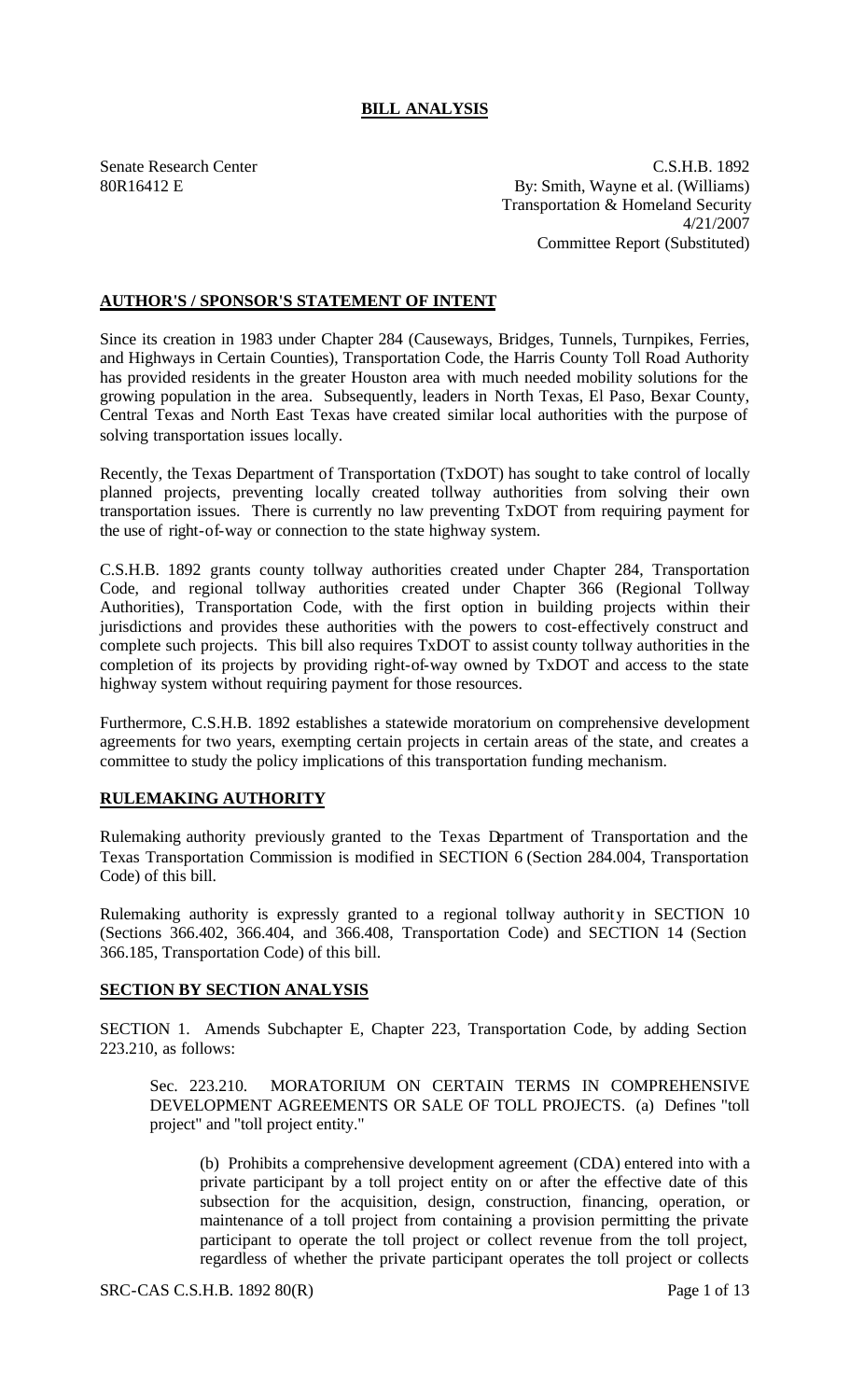the revenue itself or engages a subcontractor or other entity to operate the toll project or collect the revenue.

(c) Provides that Subsection (b) does not apply to a CDA in connection with a project associated with the highway designated as the Trinity Parkway in the City of Dallas or a project that includes one or more managed lane facilities to be added to an existing controlled-access highway, a project of which a major portion is located in a nonattainment or near nonattainment air quality area as designated by the United States Environmental Protection Agency, and a project for which Texas Department of Transportation (TxDOT) has issued a request for qualifications before the effective date of this section.

(c-2) Provides that Subsection (b) does not apply to certain CDAs, notwithstanding the TxDOT/NTTA Regional Protocol entered into between TxDOT and the North Texas Tollway Authority and approved on August 10, 2006, by the tollway authority and on August 24, 2006, by TxDOT. Sets forth the CDAs to which Subsection (b) does not apply.

(d) Defines "managed lane facility" for purposes of Subsection (c).

(e) Prohibits TxDOT from entering into a CDA in connection with a certain project described by Subsection (c)(2) unless the commissioners court of the county in which the majority of the project is located passes a resolution in support of the CDA stating that the commissioners court acknowledges that the CDA may contain penalties for the construction of future competing transportation projects that are acquired or constructed during the term of the CDA and agrees that TxDOT should execute the CDA knowing of these potential penalties.

(f) Prohibits a toll project entity from selling or entering into a contract to sell the entity's toll project to a private entity on or after the effective date of this section.

(g) Creates a nine-member legislative study committee (committee) and sets forth the composition of the committee.

(h) Requires the committee to select a presiding officer from among its members and conduct public hearings and study the public policy implications of including in a CDA entered into by a toll project entity with a private participant in connection with a toll project a provision that permits the private participant to operate and collect revenue from the toll project. Requires the committee to examine the public policy implications of selling an existing and operating toll project to a private entity.

(i) Requires the committee, not later than December 1, 2008, to prepare a written report summarizing certain information and to deliver a copy of the report to certain persons.

(j) Abolishes the committee on December 31, 2008.

(k) Provides that this section expires September 1, 2009.

(l) Provides that Subsections (b)-(e) do not apply to a project that is located in a county with a population of 575,000 or more and is adjacent to an international border.

SECTION 2. Amends Section 228.0055, Transportation Code, as follows:

Sec. 228.0055. USE OF CONTRACT PAYMENTS. (a) Creates this subsection from existing text. Requires, rather than authorizes, payments received by TxDOT or the commission under a CDA to be used by TxDOT or the commission to finance the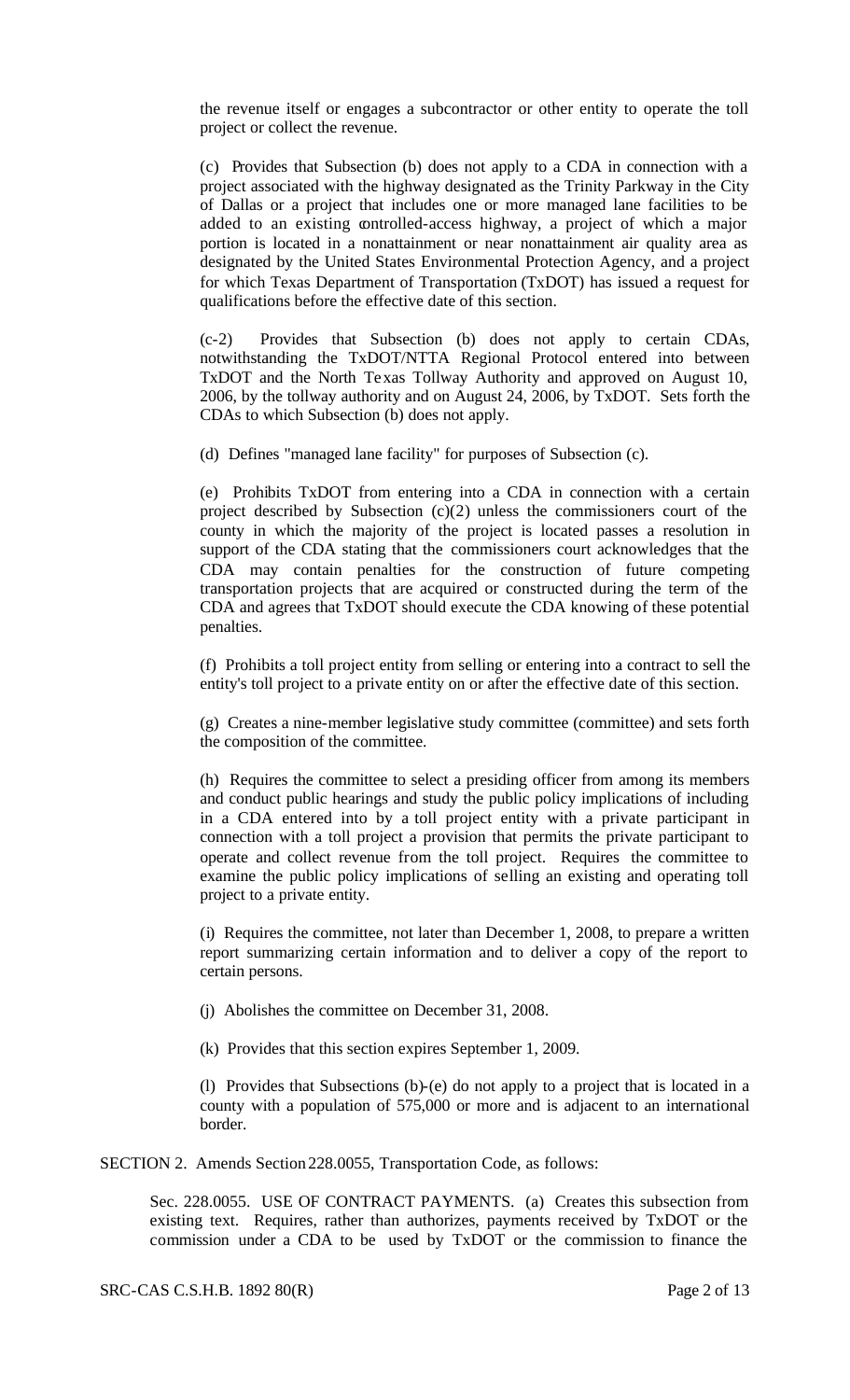construction, maintenance, or operation of transportation projects or air quality projects in the region.

(b) Requires the commission or TxDOT to distribute the payments received under Subsection (a) among the TxDOT districts in which the project that is the subject of a CDA is located and to allocate the money to each district based on the percentage of toll revenue from users in that district. Requires each entity that collects tolls for a project to annually calculate the percentage of toll revenue from users of the project in each TxDOT district in which the project is located based on the number of recorded electronic toll collections to assist the commission or TxDOT in determining the appropriate allocation of money under this subsection.

(c) Prohibits the commission or TxDOT from revising the formula as provided in TxDOT's unified transportation program, or its successor document, in a manner that results in a decrease of a TxDOT district's allocation because of a payment under Subsection (a) or from taking any other action that would reduce funding allocated to a TxDOT district because of payments received under a CDA.

SECTION 3. Amends Subchapter A, Chapter 228, Transportation Code, by adding Sections 228.011 and 228.012, as follows:

Sec. 228.011. TOLL PROJECTS IN CERTAIN COUNTIES. (a) Provides that this section applies only to a county acting under Chapter 284 (Causeways, Bridges, Tunnels, Turnpikes, Ferries, and Highways in Certain Counties).

(b) Provides that the county is the entity that has primary responsibility for the financing, construction, and operation of a toll project located in the county.

(c) Requires the commission and TxDOT, to the extent authorized by federal law or required by this title (Roadways), to assist the county in the financing, construction, and operation of a toll project in the county by allowing the county to use highway right-of-way owned by TxDOT and to access the state highway system.

(d) Provides that Subsections (b) and (c) do not limit the authority of the commission or TxDOT to participate in the cost of acquiring, constructing, maintaining, or operating a turnpike project of the county under Chapter 284.

(e) Requires the commission or TxDOT, before they are authorized to enter into a contract for the financing, construction, or operation of a proposed or existing toll project any part of which is located in the county, to provide the county the first option to finance, construct, or operate, as applicable, the portion of the toll project located in the county on certain terms and in a certain manner.

(f) Provides that a county's right to exercise the first option under Subsection (e) is effective for six months following the date of receipt by the county of certain written notification from the commission or TxDOT. Requires a county, if the county exercises the first option with respect to a toll project, to enter into one or more contracts for the financing, construction, or operation of the toll project within 18 months of the date of exercising the option. Authorizes a contract to include certain agreements. Authorizes the commission or TxDOT, if the county does not enter into a contract within the 18-month period, to enter into a contract for the financing, construction, or operation of the toll project with a different entity.

(g) Prohibits, except as provided by Section 284.004(a), an agreement entered into by the county and the commission or TxDOT in connection with a project under Chapter 284 that is financed, constructed, or operated by the county and that is on or directly connected to the state highway system from requiring the county to make any payments to the commission or TxDOT.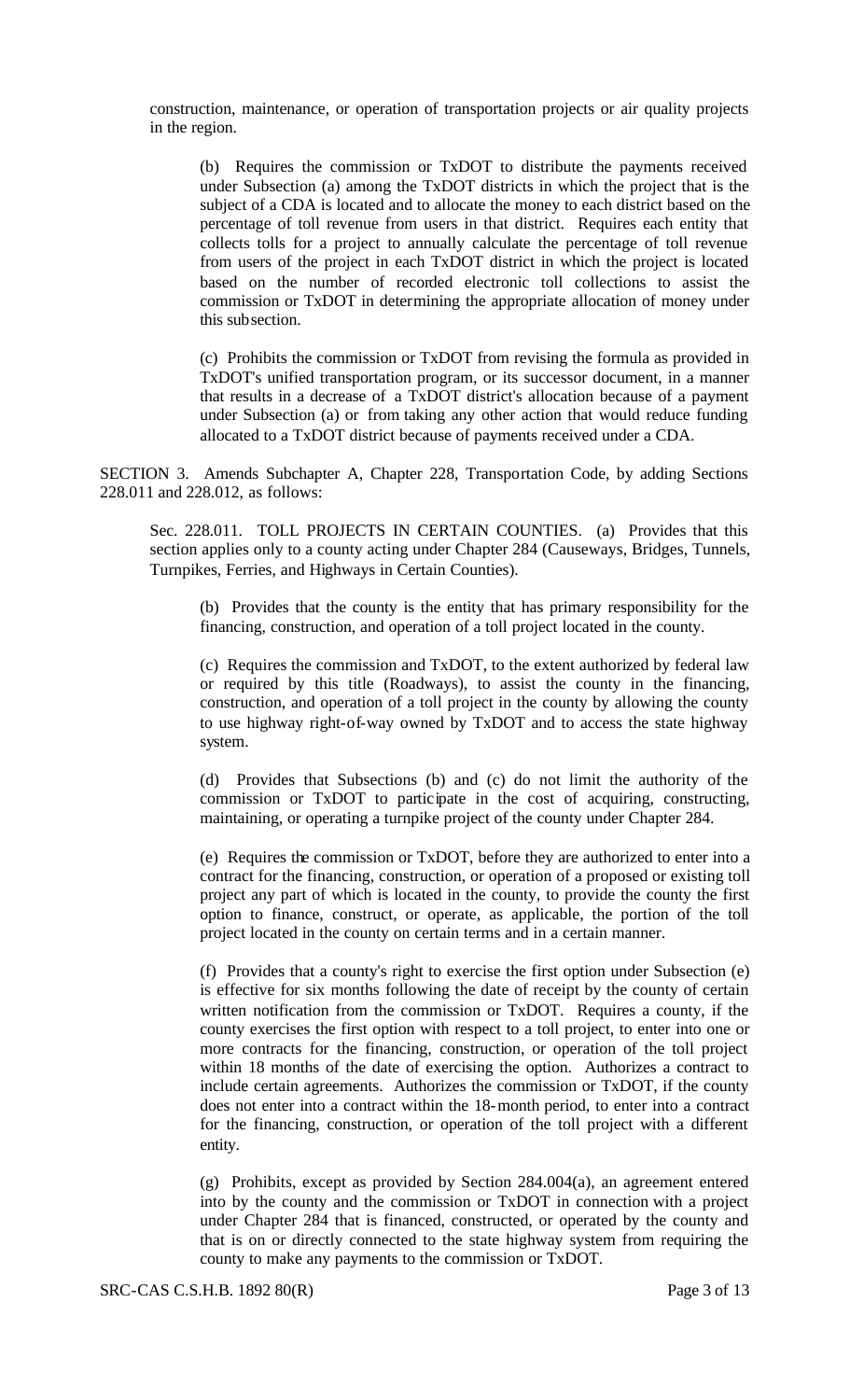(h) Provides that an agreement entered into by the county and the commission or TxDOT that is financed, constructed, or operated by the county and that is on or directly connected to a highway in the state highway system does not create a joint enterprise for liability purposes.

Sec. 228.012. TOLL PROJECTS WITHIN BOUNDARIES OF REGIONAL MOBILITY AUTHORITIES. (a) Provides that this section applies only to a toll project located within the boundaries of a regional mobility authority (RMA) operating under Chapter 370 (Regional Mobility Authorities).

(b) Provides that the RMA is the entity that has primary responsibility for the financing, construction, and operation of a toll project located within the boundaries of the RMA.

(c) Requires the commission and TxDOT, to the extent authorized by federal law or required by this title (Roadways), to assist the RMA in the financing, construction, and operation of a toll project located within the boundaries of the RMA by allowing the RMA to use highway right-of-way owned by TxDOT and to access the state highway system. Requires the county, in connection with the use by the county of improved state highway right-of-way, to enter into an agreement with the commission or TxDOT as provided in this chapter (State Highway Toll Projects).

(d) Provides that Subsections (b) and (c) do not limit the authority of the commission or TxDOT to participate in the cost of acquiring, constructing, maintaining, or operating a turnpike project of the RMA under Chapter 370.

(e) Requires the commission or TxDOT, before they are authorized to enter into a contract for the financing, construction, or operation of a proposed or existing toll project any part of which is located within the boundaries of the RMA, to provide the RMA the first option to finance, construct, or operate, as applicable, the portion of the toll project located within the boundaries of the RMA on certain terms and in a certain manner.

(f) Prohibits an agreement entered into by the RMA and the commission or TxDOT in connection with a project under Chapter 370 that is financed, constructed, or operated by the RMA and that is on or directly connected to the state highway system from requiring the RMA to make any payments to the commission or TxDOT, provided that the RMA and TxDOT or the commission may enter into an agreement which provides for the repayment of all or a portion of funds advanced by TxDOT or the commission to the RMA for the specific purpose of assisting the RMA in the development or construction of the project.

(g) Prohibits, except as provided by Section 284.004(a), an agreement entered into by the RMA and the commission or TxDOT in connection with a project under Chapter 370 that is financed, constructed, or operated by the county and that is on or directly connected to the state highway system from requiring the county to make any payments to the commission or TxDOT.

(h) Provides that once the RMA or organization has received notice from TxDOT relating to a toll project, the RMA has 180 days to provide TxDOT with written notice of the RMA's decision to exercise the first option to finance, construct, or operate, as applicable, the toll project. Requires written notice from TxDOT to describe in reasonable detail certain information. Authorizes the organization, in the event the RMA does not initiate work within 18 months of exercising its option to develop the project, to allow TxDOT to finance, construct, or operate the project.

SECTION 4. Amends Section 284.001(3), Transportation Code, to redefine "project."

SRC-CAS C.S.H.B. 1892 80(R) Page 4 of 13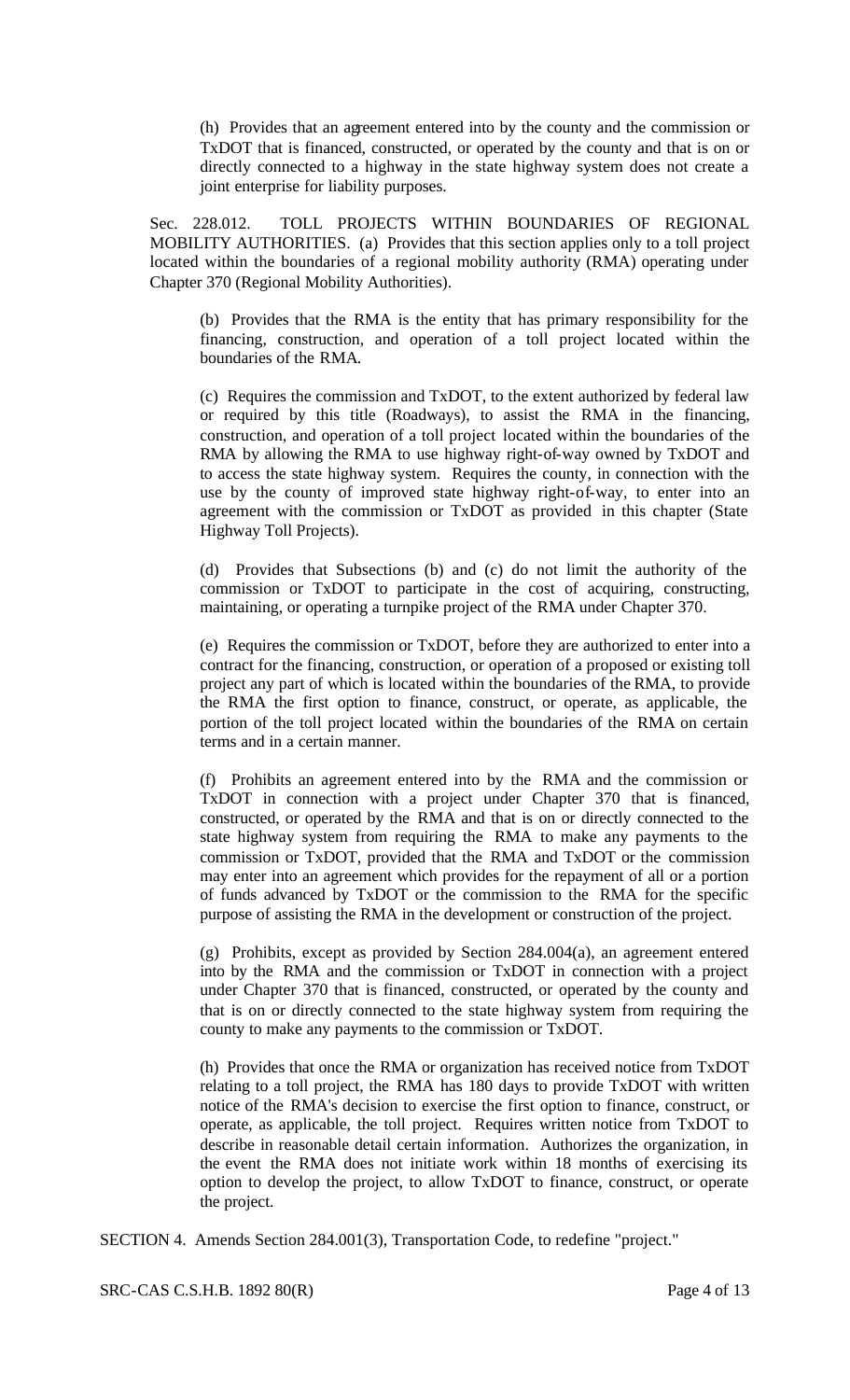SECTION 5. Amends Section 284.003, Transportation Code, as follows:

Sec. 284.003. PROJECT AUTHORIZED; CONSTRUCTION, OPERATION, AND COST. (a) Creates this subsection from existing text. Authorizes a county, acting through the commissioners court of the county, or a local government corporation, without state approval, supervision, or regulation, to, in connection with a project and on adoption of an order, exercise the powers of an RMA under Chapter 370 and to enter into a CDA with a private entity to design, develop, finance, construct, maintain, repair, operate, extend, or expand a proposed or existing project in the county to the extent and in the manner applicable to TxDOT under Chapter 223 (Bids and Contracts for Highway Projects) or to a regional tollway authority (authority) under Chapter 366 (Regional Tollway Authorities). Makes nonsubstantive changes.

(b) Authorizes the county or a local government corporation to exercise a power of an RMA operating under Chapter 370 only in a manner consistent with the other powers provided by this chapter. Provides that this chapter prevails to the extent of a conflict between this chapter and Chapter 370.

(c) Provides that a project or any portion of a project that is owned by the county and licensed or leased to a private entity or operated by a private entity under this chapter to provide transportation services to the general public is public property used for a public purpose and exempt from taxation by this state or a political subdivision of this state.

(d) Requires a county that constructs, acquires, improves, operates, maintains, or pools a project under this chapter, to submit to TxDOT, before December 31 of each even-numbered year, a plan for the project that includes the time schedule for the project and described the use of project funds. Authorizes the plan to provide for and permit the use of project funds and other money, including state or federal funds, available to the county for roads, streets, highways, and other related facilities in the county that are not part of a project under this chapter. Provides that a plan is not subject to approval, supervision, or regulation by the commission or TxDOT.

(e) Provides that an action of a county taken under this chapter is not subject to approval, supervision, or regulation by an organization, except as provided by federal law.

(f) Authorizes the county to enter into a protocol or other agreement with the commission or TxDOT to implement this section through the cooperation of the parties to the agreement.

SECTION 6. Amends Subchapter A, Chapter 284, Transportation Code, by adding Sections 284.0031 and 284.0032 and amending Section 284.004, as follows:

Sec. 284.0031. OTHER ROAD, STREET, OR HIGHWAY PROJECTS. (a) Authorizes the commissioners court of a county or a local government corporation, without state approval, supervision, or regulation, to authorize the use or pledge of surplus revenue to pay or finance the costs of a project for certain purposes and to prescribe terms for the use of the surplus revenue, including for certain purposes.

(b) Authorizes a county to enter into an agreement with the commission, TxDOT, a local government entity, or another political subdivision of this state to implement this section.

(c) Prohibits a country from taking an action under this section that violates or impairs a bond resolution, trust agreement, or indenture that governs the use of the revenue of a project.

(d) Provides that a county has the same powers, including the powers to finance and to encumber surplus revenue, and is authorized to use the same procedures in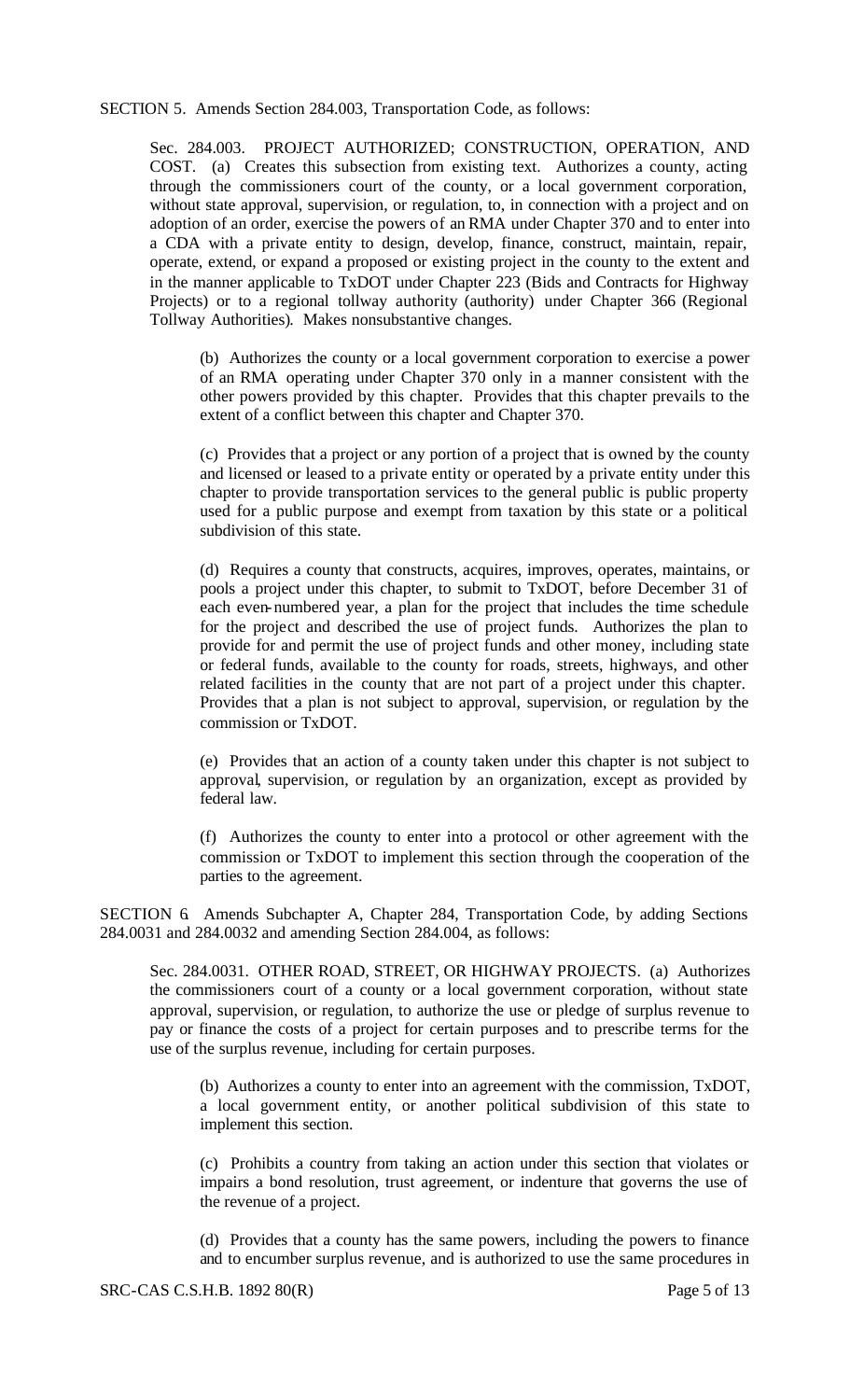certain respects that are available to the county with respect to a project under this chapter, except as provided by this section.

Sec. 284.0032. TRANS-TEXAS CORRIDOR PROJECTS. Provides that the county, in connection with the project and in addition to the other powers granted by this chapter, has all the powers of TxDOT related to the development of a project that has been designated as part of the Trans-Texas Corridor if a county requests or is requested by the commission to participate in the development of a project under this chapter that has been designated as part of the Trans-Texas Corridor.

Sec. 284.004. New heading: USE OF COUNTY PROPERTY AND STATE HIGHWAY ALIGNMENT, RIGHT-OF-WAY, AND ACCESS. (a) Creates this subsection from existing text. Authorizes a county under this chapter, notwithstanding any other law, to use any state highway right-of-way or access to the state highway system, regardless of when or how the right-of-way or access is acquired. Authorizes TxDOT or the commission to require the county to comply with any covenant, condition, restriction, or limitation that affects state highway right-of-way, but prohibits TxDOT or the commission from adopting rules or establishing policies that have certain effects related to the use of right-of-way or access or from requiring the county to pay for the use of the right-of-way or access, except under certain conditions.

(b) Requires the county and the commission or TxDOT, if a project of the county under this chapter includes the proposed use of improved state highway right-ofway, to enter into an agreement that includes reasonable terms to accommodate that use of the right-of-way by the county and to protect the interests of the commission and TxDOT in the use of the right-of-way for operations of TxDOT, including public safety and congestion mitigation on the improved right-of-way.

(c) Provides that the commission and TxDOT, notwithstanding any other law, are not liable for the damages that result from a county's use of state highway rightof-way or access to the state highway system under this chapter, regardless of the legal theory, statute, or cause of action under which liability is asserted.

SECTION 7. Amends Sections 284.008(c) and (d), Transportation Code, as follows:

(c) Provides that a project becomes a part of the state highway system and requires the commission to maintain the project without tolls when all of the bonds and interest on the bonds that are payable from or secured by revenues of the project have been paid by the issuer of the bonds or another person with the consent or approval of the issuer or when a sufficient amount for the payment of all bonds and the interest on the bonds to maturity has been set aside by the issuer of the bonds or another person with the consent or approval of the issuer in a trust fund held for the benefit of the bondholders, except as provided by Subsection (d).

(d) Deletes existing text conditioning that a county is authorized to request that the commission adopt an order that a project will not becomes part of the state highway system under Subsection (c) only before construction on a project under this chapter begins.

SECTION 8. Amends Sections 284.065(b) and (c), Transportation Code, as follows:

(b) Authorizes an existing project to be pooled in part with another existing project.

(c) Authorizes a project to be pooled more than once, rather than prohibiting a project from being pooled more than once.

SECTION 9. Amends Section 366.003, Transportation Code, by adding Subdivision (9-a), to define "surplus revenue."

SECTION 10. Amends Chapter 366, Transportation Code, by adding Subchapter H, as follows:

SRC-CAS C.S.H.B. 1892 80(R) Page 6 of 13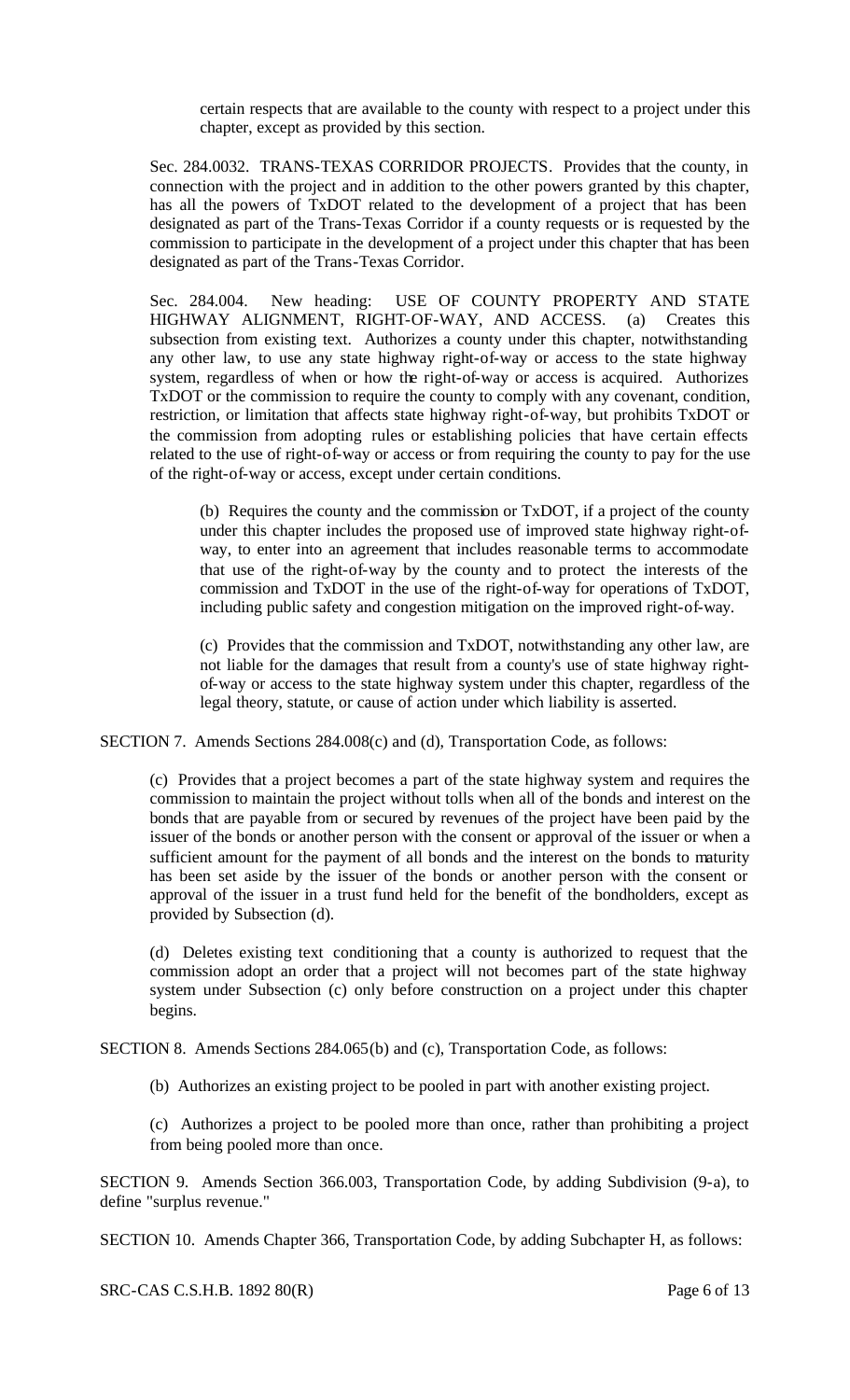#### SUBCHAPTER H. COMPREHENSIVE DEVELOPMENT AGREEMENTS

Sec. 366.401. COMPREHENSIVE DEVELOPMENT AGREEMENTS. (a) Authorizes an authority to use a CDA with a private entity for certain purposes related to a turnpike project.

(b) Provides that a CDA is an agreement with a private entity that, at a minimum, provides for the design, construction, rehabilitation, expansion, or improvement of a turnpike project and may also provide for the financing, acquisition, maintenance, or operation of a turnpike project.

(c) Authorizes an authority to negotiate provisions relating to professional and consulting services provided in connection with a CDA.

(d) Authorizes an authority to authorize the investment of public and private money, including debt and equity participation, to finance a function described by this section.

Sec. 366.402. PROCESS FOR ENTERING INTO COMPREHENSIVE DEVELOPMENT AGREEMENTS. (a) Requires an authority that enters into a CDA to use a competitive procurement process that provides the best value for the authority. Authorizes an authority to accept unsolicited proposals for a proposed turnpike project or solicit proposals in accordance with this section.

(b) Requires an authority to establish rules and procedures for accepting unsolicited proposals that require the private entity to include certain information in the proposal.

(c) Requires an authority to publish a notice advertising a request for competing proposals and qualifications in the Texas Register that includes the criteria to be used to evaluate the proposals, the relative weight given to the criteria, and a deadline by which proposals must be received if the authority takes certain actions.

(d) Requires a proposal submitted in response to a request published under Subsection (c) to contain, at a minimum, the information required by Subsections (b)(2) and (3).

(e) Authorizes an authority to interview a private entity submitting an unsolicited proposal or responding to a request under Subsection (c). Requires the authority to evaluate each proposal based on the criteria described in the request for competing proposals and qualifications and authorizes the authority to qualify or shortlist private entities to submit detailed proposals under Subsection (f). Requires the authority to qualify or shortlist at least two private entities to submit detailed proposals for a project under Subsection (f) unless the authority does not receive more than one proposal or one response to a request under Subsection (c).

(f) Requires an authority to issue a request for detailed proposals from all private entities qualified or shortlisted under Subsection (e) if the authority proceeds with the further evaluation of a proposed project. Authorizes a request under this subsection to require certain additional information the authority considers relevant or necessary.

(g) Authorizes an authority, in issuing a request for proposals under Subsection (f), to solicit input from entities qualified under Subsection (e) or any other person. Authorizes an authority to also solicit input regarding alternative technical concepts after issuing a request under Subsection (f).

(h) Requires an authority to evaluate each proposal based on the criteria described in the request for detailed proposals and select the private entity whose proposal offers the apparent best value to the authority.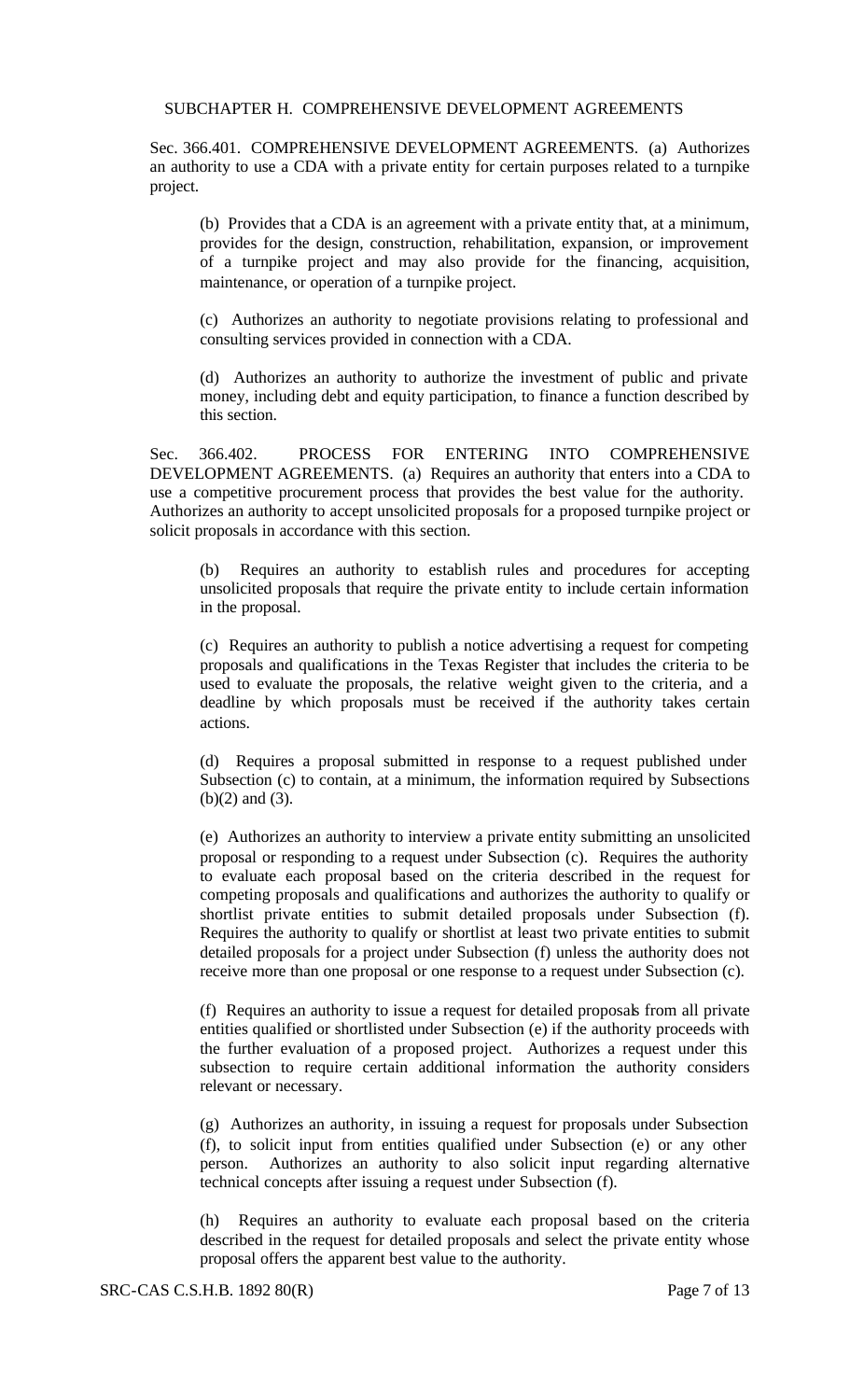(i) Authorizes an authority to enter into negotiations with the private entity whose proposal offers the apparent best value.

(j) Authorizes an authority, if at any point in negotiations under Subsection (i) it appears to the authority that the highest ranking proposal will not provide the authority with the overall best value, to enter into negotiations with the private entity submitting the next-highest ranking proposal.

(k) Authorizes an authority to withdraw a request for competing proposals and qualifications or request for detailed proposals at any time, and to then publish a new request for competing proposals and qualifications.

(l) Authorizes an authority to require that an unsolicited proposal be accompanied by a nonrefundable fee sufficient to cover all or part of its cost to review the proposal.

(m) Authorizes an authority to pay an unsuccessful private entity that submits a responsive proposal in response to a request for detailed proposals under Subsection (f) a stipulated amount in exchange for the work product contained in that proposal. Requires a stipulated amount to be stated in the request for proposals and prohibits it from exceeding the value of any work product contained in the proposal that can, as determined by the authority, be used by the authority in the performance of its functions. Provides that the use by the authority of any design element contained in an unsuccessful proposal is at the sole risk and discretion of the authority and does not confer liability on the receipt of the stipulated amount. Sets forth certain effects resulting after payment of the stipulated amount.

(n) Authorizes an authority to prescribe the general form of a CDA and include any matter the authority considers advantageous to the authority. Requires the authority and the private entity to finalize the specific terms of a CDA,

(o) Provides that Section 366.185 (Competitive Bidding) and Subchapter A (Competitive Bids), Chapter 223, of this code, and Chapter 2254 (Professional and Consulting Services), Government Code, do not apply to a CDA entered into under this subchapter.

Sec. 366.403. CONFIDENTIALTY OF INFORMATION. (a) Provides that, to encourage private entities to submit proposals under this subchapter, certain information is confidential, not subject to disclosure, inspection, or copying under Chapter 552 (Public Information), Government Code, and not subject to disclosure, discovery, subpoena, or other means of legal compulsion for its release until a final contract is entered into for a proposed project.

(b) Provides that, after an authority completes its final ranking of proposals under Section 366.402(h), the final rankings of each proposal under each of the published criteria are not confidential.

Sec. 366.404. PERFORMANCE AND PAYMENT SECURITY. (a) Requires an authority to require a private entity entering into a CDA under this subchapter to provide a performance and payment bond or an alternative form of security in a certain amount, notwithstanding the requirements of Subchapter B (General Requirements; Liability), Chapter 2253, Government Code.

(b) Requires a performance and payment bond or alternative form of security to be in an amount equal to the cost of constructing or maint aining the project.

(c) Requires an authority to set the amount of the bonds or the alternative forms of security if the authority determines that it is impracticable for a private entity to provide security in the amount described by Subsection (b).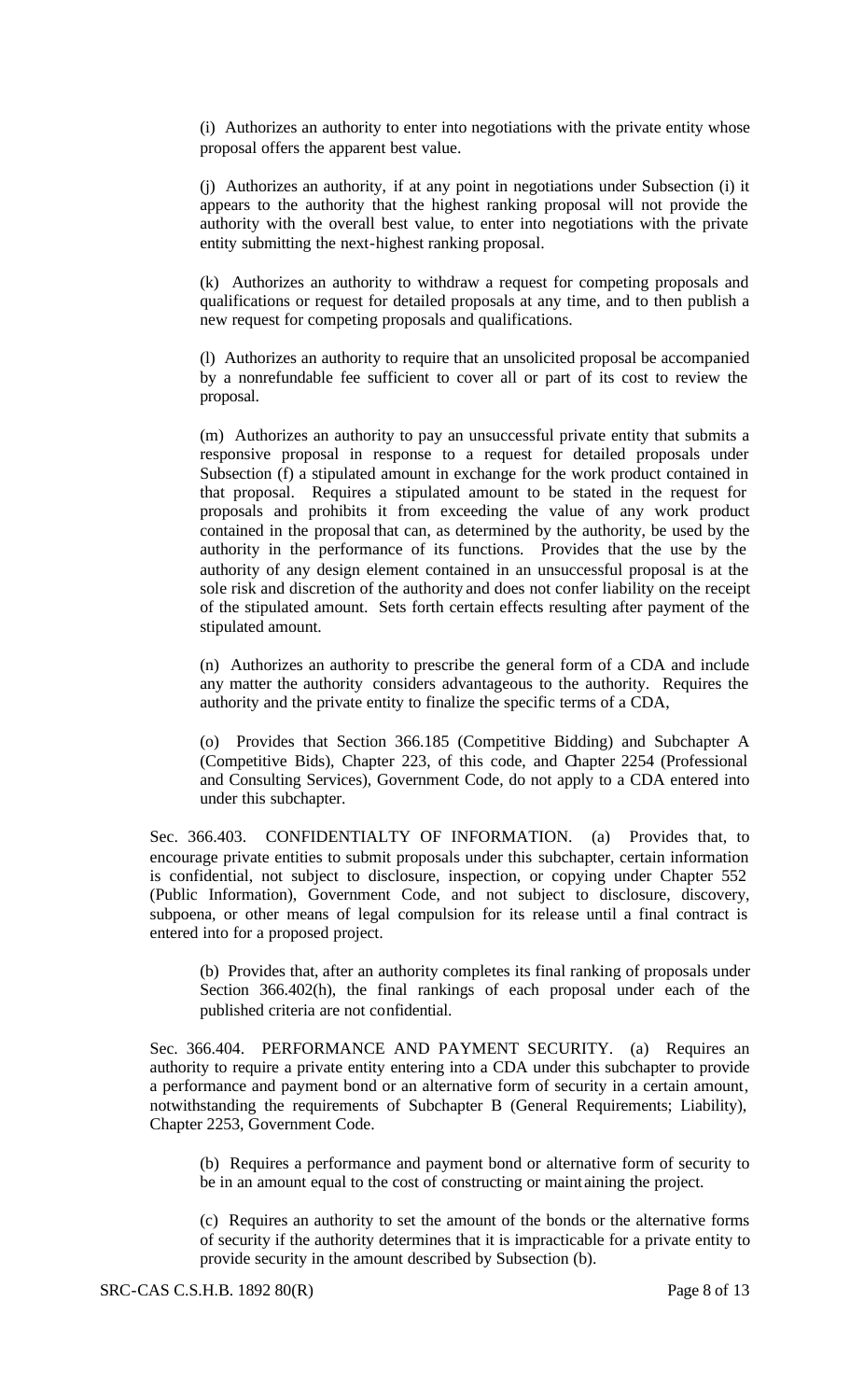(d) Provides that a payment or performance bond or alternative form of security is not required for the portion of an agreement that includes only design or planning services, the performance of preliminary studies, or the acquisition of real property.

(e) Prohibits the amount of the payment security from being less than the amount of the performance security.

(f) Authorizes the authority to require certain alternative forms of security, in addition to, or instead of, performance and payment bonds.

(g) Requires an authority to by rule prescribe requirements for alternative forms of security provided under this section.

Sec. 366.405. OWNERSHIP OF TURNPIKE PROJECTS. (a) Provides that a turnpike project that is the subject of a CDA with a private entity, including the facilities acquired or constructed on the project, is public property and is owned by the authority.

(b) Authorizes an authority, notwithstanding Subsection (a), to enter into an agreement that provides the lease of rights-of-way, the granting of easements, the issuance of franchises, licenses, or permits, or any lawful uses to enable a private entity to construct, operate, and maintain a turnpike project, including supplemental facilities. Provides that at the termination of the agreement, the turnpike project, including the facilities, are to be in a state of proper maintenance as determined by the authority and are required to be returned to the authority in satisfactory condition at no further cost.

Sec. 366.406. LIABILITY FOR PRIVATE OBLIGATIONS. Prohibits an authority from incurring a financial obligation for a private entity that designs, develops, finances, constructs, operates, or maintains a turnpike project. Provides that the authority or a political subdivision of the state is not liable for any financial or other obligation of a turnpike project solely because a private entity constructs, finances, or operates any part of the project.

Sec. 366.407. TERMS OF PRIVATE PARTICIPATION. (a) Requires an authority to negotiate certain terms of private participation in a turnpike project under this subchapter.

(b) Authorizes a CDA entered into under this subchapter to include any provision the authority considers appropriate, including certain provisions.

(c) Authorizes an authority to enter into a CDA under this subchapter with a private participant only if the project is identified in TxDOT's unified transportation program or is located on a transportation corridor identified in the statewide transportation plan.

(d) Provides that Section 366.406 does not apply to an obligation of an authority under a CDA, nor is an authority otherwise constrained from issuing bonds or other financial obligations of a turnpike project payable solely from revenues of that turnpike or from amounts received under a CDA.

(e) Authorizes an obligation of an authority under a CDA entered into under this subchapter, notwithstanding any other law, and subject to compliance with the dispute resolution procedure set out in the CDA, to make or secure payments to a person because of the termination of the agreement, including the purchase of the interest of a private participant or other investor in a project to be enforced by mandamus against the authority in a district court of any county of the authority, and waives the sovereign immunity of the authority for that purpose. Requires the district courts of any county of the authority to have exclusive jurisdiction and venue over and to determine and adjudicate all issues necessary to adjudicate any action brought under this subsection. Provides that the remedy provided by this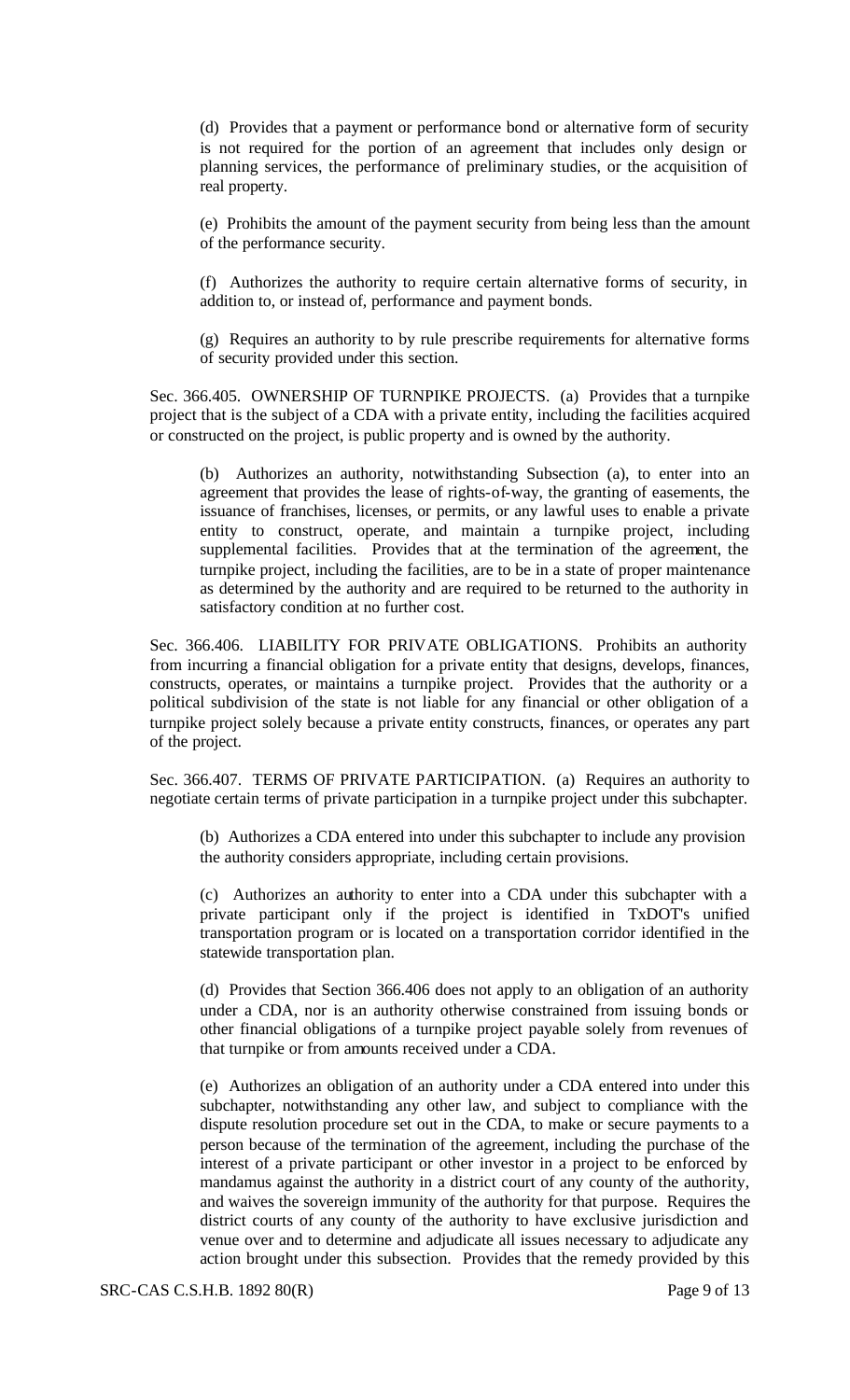subsection is in addition to any legal and equitable remedies that may be available to a party to a CDA.

(f) Requires the private participant to submit certain information for approval to an authority that enters into a CDA with a private participant that includes the collection by the private participant of tolls for the use of a toll project.

(g) Authorizes a CDA with a private participant that includes the collection by the private participant of tolls for the use of a toll project to be for a term not longer than 30 years, except as provided by this section.

Sec. 366.408. RULES, PROCEDURES, AND GUIDELINES GOVERNING SELECTION AND NEGOTIATING PROCESS. (a) Requires an authority, for certain purposes, to adopt rules, procedures, and other guidelines governing selection of private participants for CDAs and negotiations of CDAs. Requires the rules to contain criteria relating to the qualifications of the participants and the award of the contracts.

(b) Requires an authority to have up-to-date procedures for participation in negotiations under this subchapter.

(c) Provides that an authority has exclusive judgment to determine the terms of the agreement.

Sec. 366.409. USE OF CONTRACT PAYMENTS. (a) Requires payments received by an authority under a CDA to be used by the authority to finance the construction, maintenance, or operation of a turnpike project or a highway.

(b) Requires the authority to allocate the distribution of funds received under Subsection (a) to the counties of the authority based on the percentage of toll revenue from users, from each county, of the project that is the subject of the CDA. Requires each entity responsible for collecting tolls for a project, to assist the authority in determining the allocation, to calculate on an annual basis the percentage of toll revenue from users of the project from each county within the authority based on the number of recorded electronic toll collections.

SECTION 11. Amends Section 366.033(f), Transportation Code, to authorize an authority to rent, lease, franchise, license, or otherwise make portions of any property of the authority, including the tangible or intangible property, rather than its properties, available for use by others in furtherance of its powers under this chapter by increasing the feasibility or efficient operation, rather than revenue, of a turnpike project or system or the revenue of the authority.

SECTION 12. Amends Subchapter B, Chapter 366, Transportation Code, by adding Section 366.037, as follows:

Sec. 366.037. OTHER HIGHWAY PROJECTS. (a) Authorizes the board, by resolution, in addition to the powers granted under this chapter and without supervision or regulation by any state agency or local governmental entity, but subject to an agreement entered into under Subsection (c), and on making the findings set forth in this subsection, to authorize the use of surplus revenue of a turnpike project or system for the study, design, construction, maintenance, repair, and operation of a highway or similar facility that is not a turnpike project if the highway or similar facility meets certain criteria.

(b) Authorizes the board in the resolution to prescribe terms for the use of the surplus revenue, including the manner in which the highway or related facility is required to be studied, designed, constructed, maintained, repaired, or operated.

(c) Requires an authority to enter into an agreement to implement this section with TxDOT, the commission, a local governmental entity, or another political subdivision that owns a street, road, alley, or highway that is directly affected by the authority's turnpike project or related facility.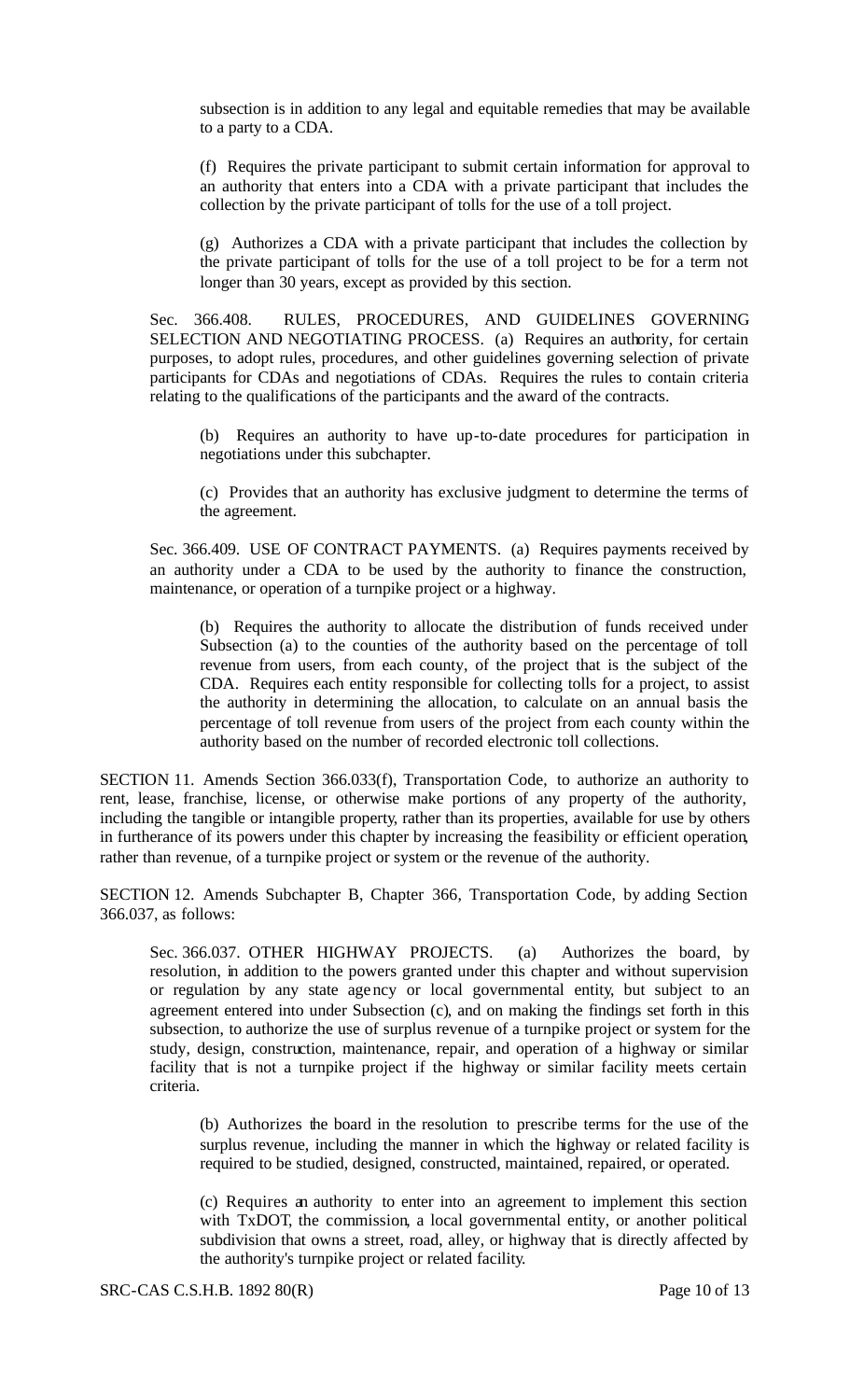(d) Prohibits an authority from taking certain actions.

(e) Requires the board to consider certain issues in authorizing expenditures under this section.

(f) Provides that, except as provided by this section, an authority has the same powers and may use the same procedures with respect to the study, financing, design, construction, maintenance, repair, and operation of a highway or similar facility under this section as are available to the authority with respect to a turnpike project or system.

Sec. 366.038. TOLL PROJECTS IN TERRITORY OF LOCAL OR REGIONAL TOLL PROJECT ENTITY. (a) Defines "local toll project entity."

(b) Requires, for each toll project located within the boundaries of a local toll project entity, the policy board of the organization, after completion of the market valuation, to notify the local toll project entity by mail that the entity has the first option to develop, finance, construct, and operate the project. Requires the toll project entity to decide whether to exercise the option before the 90th day after the date the notice sent under this subsection is received by the local toll project entity.

(c) Requires the organization to allow TxDOT to develop, finance, construct, and operate the project if the local toll project entity does not exercise the option to develop, finance, construct, and operate a toll project under Subsection (b).

(d) Requires a request for proposal, if TxDOT determines that a toll project offered to TxDOT under Subsection (c) should be developed, financed, constructed, and operated under a CDA, to include the terms and conditions approved by the policy board of the organization.

(e) Requires the commission or TxDOT, if a local toll project entity does not exercise the right to first option under Subsection (b) and after five years after the date of the notice under Subsection (b) the commission or TxDOT has not issued a request for proposals or taken any other action to begin the toll project, to, before taking such an action, provide the toll project entity the right to first option under Subsection (b).

(f) Requires a local toll project entity to provide customer service and other toll collection and enforcement services for a toll project, regardless of whether the toll project is developed, financed, constructed, and operated under a CDA or an agreement with the toll project entity.

(g) Provides that for the purpose of this section a notice is considered received on the third business day after the date the notice is mailed.

SECTION 13. Amends the heading to Section 366.185, Transportation Code, to read as follows:

Sec. 366.185. ENGINEERING, DESIGN, AND CONSTRUCTION SERVICES.

SECTION 14. Amends Section 366.185, Transportation Code, by amending Subsection (a) and adding Subsections (c) through (f), as follows:

(a) Authorizes, rather than requires, a contract made by an authority that requires the expenditures of public funds for the construction or maintenance of a turnpike project to be let by a competitive bidding procedure in which the contract is awarded to the lowest responsible bidder that complies with the authority's criteria.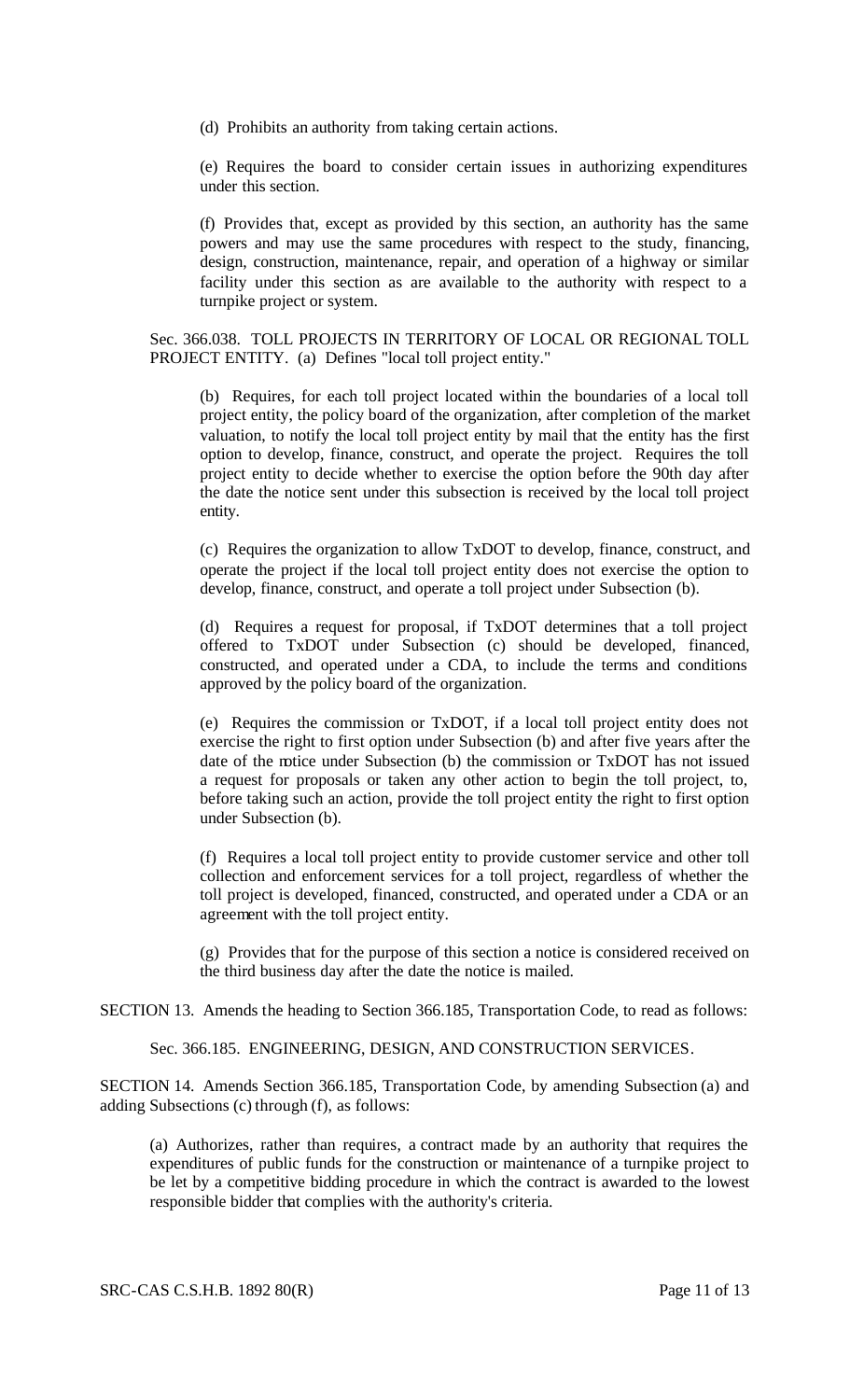(c) Authorizes an authority to procure a combination of engineering, design, and construction services in a single procurement for a turnpike project, provided that any contract awarded results in the best value to the authority.

(d) Requires the authority to adopt rules governing the award of contracts for engineering, design, construction, and maintenance services in a single procurement.

(e) Authorizes an authority, notwithstanding any other provision of state law, to let a contract for the design and construction of a turnpike project by a construction managerat-risk procedure under which the construction manager-at-risk provides consultation to the authority during the design of the turnpike project and is responsible for construction of the turnpike project in accordance with the authority's specifications. Requires a construction manager-at-risk to be selected on the basis of criteria established by the authority, which may include the construction manager-at-risk's experience, past performance, safety record, proposed personnel and methodology, proposed fees, and other appropriate factors that demonstrate the construction manager-at-risk's ability to provide the best value to the authority and to deliver the required services in accordance with the authority's specifications.

(f) Requires the authority to adopt rules governing the award of contracts using construction manager-at-risk procedures under this section.

SECTION 15. Amends Subchapter F, Chapter 366, Transportation Code, by adding Sections 366.2521 and 366.2522, as follows:

Sec. 366.2521. GIFTS AND CONTRIBUTIONS; OFFENSE. (a) Defines "benefit."

(b) Establishes that a director of the board of directors of any regional tollway authority (director) commits an offense if the person solicits, accepts, or agrees to accept any benefit from certain persons.

(c) Authorizes a director who receives an unsolicited benefit that the director is prohibited from accepting under this section to donate the benefit to certain entities.

- (d) Sets forth fees and benefits to which this section does not apply.
- (e) Provides that an offense under this section is a Class A misdemeanor.

(f) Provides that if conduct that constitutes an offense under this section also constitutes an offense under Section 36.08 (Gift to Public Servant By Person Subject To His Jurisdiction), Penal Code, the actor is authorized to be prosecuted under either section.

Sec. 366.2522. OFFERING GIFT TO A DIRECTOR; OFFENSE. Establishes that a person commits Class A misdemeanor if the person offers, confers, or agrees to confer any benefit on a director that the person knows the director is prohibited from accepting under Section 366.2521. Provides that if conduct that constitutes an offense under this section also constitutes an offense under Section 36.09 (Offering Gift to Public Servant), Penal Code, the actor is authorized to be prosecuted under either section.

SECTION 16. Amends Subchapter F, Chapter 366, Transportation Code, by adding Section 366.2575, as follows:

Sec. 366.2575. BOARD VOTE ON COUNTY REQUEST. Authorizes the commissioners court of a county of an authority to request the board of the authority to vote on whether to build a project that the county requests.

SECTION 17. Amends Subchapter G, Chapter 366, Transportation Code, by adding Section 366.305, as follows: